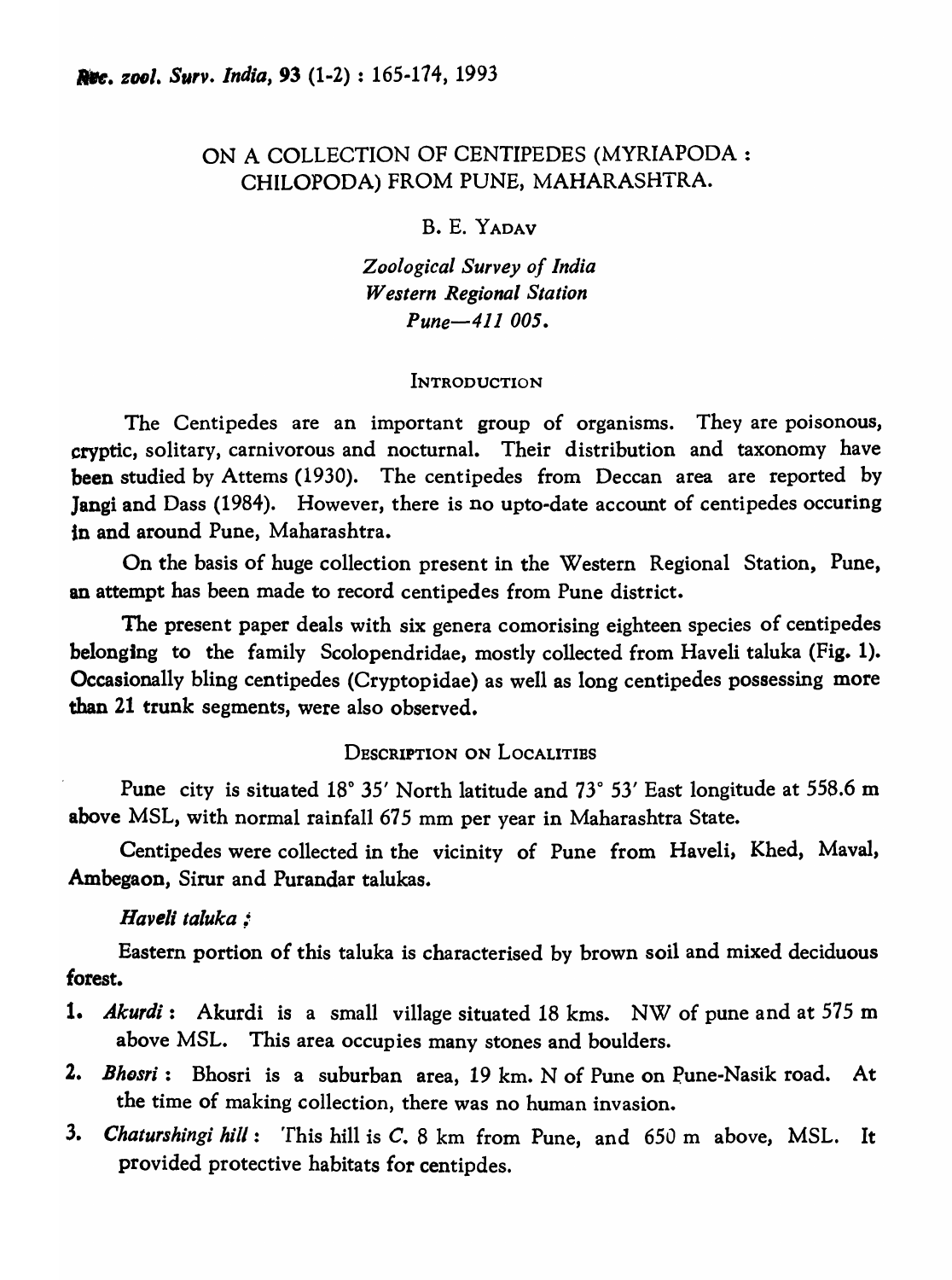- 4. *Moshi:* Moshi is situated 22 km from Pune, and had wet soil. A good number of species were collected from this area.
- 5. *Wagholi:* This locality is situated at an altitude of 570.5 m above MSL, latitude 18°35' North and longitude 73°59' East on Pune-Nagar road. There were plenty of stones and boulders suitable for centipdes.
- 6. *Khadakwasla:* It is situated C 11 km SW of Pune where two localities of centipedes were recorded. One near the dam and the other in the foot hills of the Sahyadri.



- 7. *Dighi:* Dighi is C 15 km North of Pune on Pune-Alandi road.
- 8. *Katraj;* Katraj village is 8 km south of Pune on Pune-Satara road. Centipedes were collected in the Ghat area, near Katraj tank and around village.
- 9. *Lonikand:* Lonikand is 13 km NE of Pune.
- 10. *Theur*: Theur is C 15 km East of Pune and situated on the bank of Bhima river.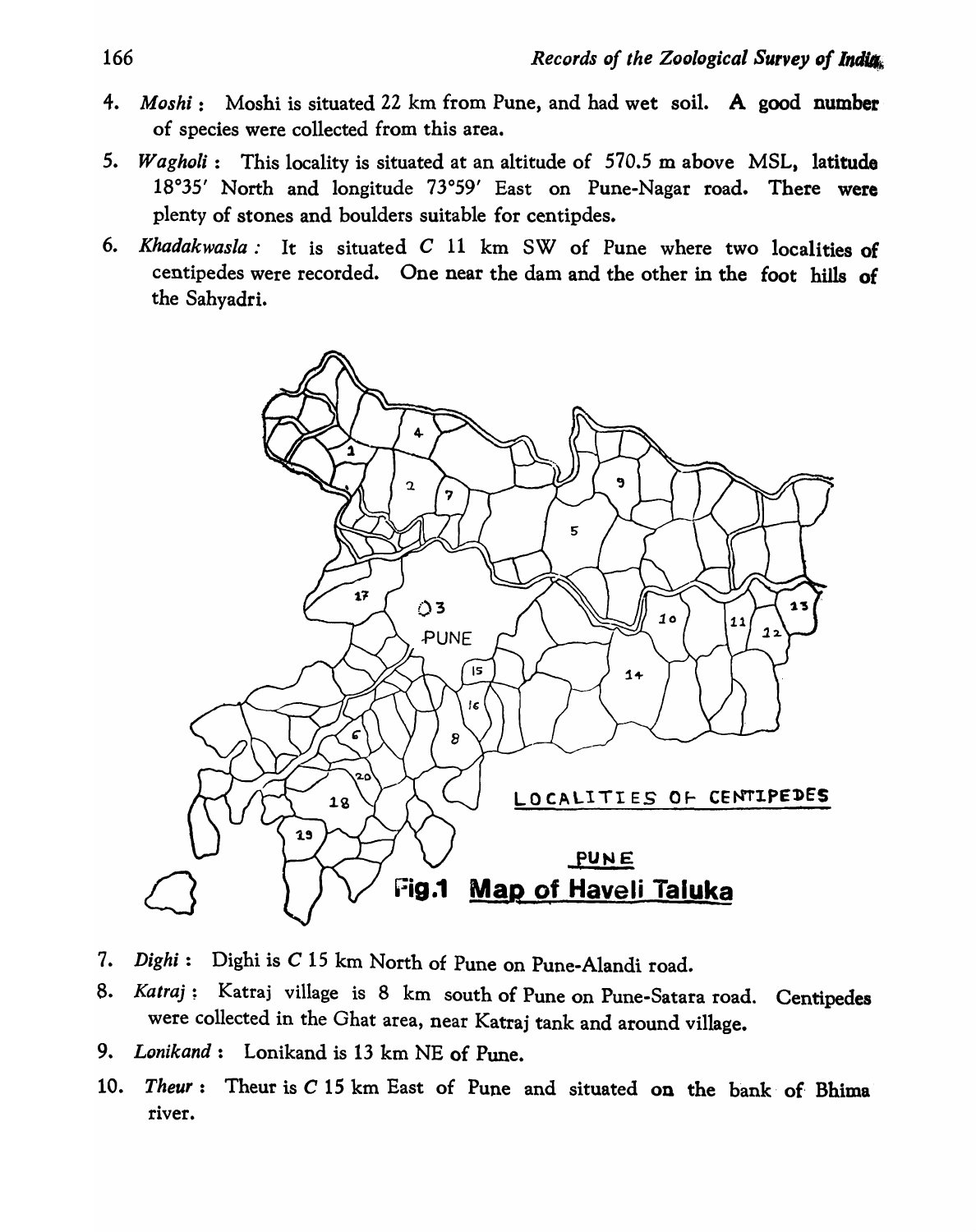- 11. Koregaon village is 30 kms. SW of Pune. A good number of centipdes were collected from this station.
- 12. *Uruli-kanchan:* This locality is 18 km East of Pune and a fair site for collecting the centipedes.
- 13. *Khamgaon:* This site is 22 kms. East of Pune. Collection was made near village and Khamgaon tank.
- 14. *Loni Kalbhor:* Loni Kalbhor is at 11 kms. East of Pune on Sholapur road.
- 15. *Kondhave:* Kondhave is stuated 8 kms. SE of Pune.
- 16. *Pashan:* This village is C 9 kms. from Pune. Centipedes were collected around Pashan tank and on Sus-Baner road.
- 17. *Aundh:* Aundh is situated on the bank of Mula river C 10 km from Pune. Centipedes were collected from underneath stones on the bank of river.
- 18. *Sinhgad:* Sinhgad is the highest locality 1440 M above MSL, 20 kms. SW Pune. It is located at 18° 22' North latitude and 73° 46' East longitude and has steep rocky way. The collection was made from the crevices of elevated land in Ghat area and at the top-Talai garden.
- 19. *Khamgaon (Maval):* This area is having mixed type of soil, black and murum.
- 20. *Donje:* Donje is situated 14 kms. SW of Pune at the base of Sinhgad fort.
- 21. *Empress garden:* Garden is situated East of the Race course on Prince of Wales Drive. It provides good natural habitat for centipedes.
- 2!. *Pune University compound:* It is a vast green zone having stones, boulders, barks and dry foliage suitable for centipedes to obtain shelter. Cooler climate and thick vegetation provide good opportunity for terrestrial invertebrates to enrich their population.
- *23. Vaghur village;* The centipedes were collected from black, moist soil.
- 24. *Kowdi*: This locality offered suitable habitat for centipedes, underneath stones and boulders.
- 25. *Vetal hill:* This is a hill near Symbiosis Institute, Pune.
- 26. Hanuman tekdi: It is a small hill in Pune city.

### *Ambegano Taluka:*

In the extreme west, evergreen forest is dominant, and the soil is red in some area.

27 *Bhimashankar:* It is a high altitude station surrounded by evergreen forest, characterised by cooler climate. A new species of centipede has been described .by Jangi &. Dass (1984) from this locality.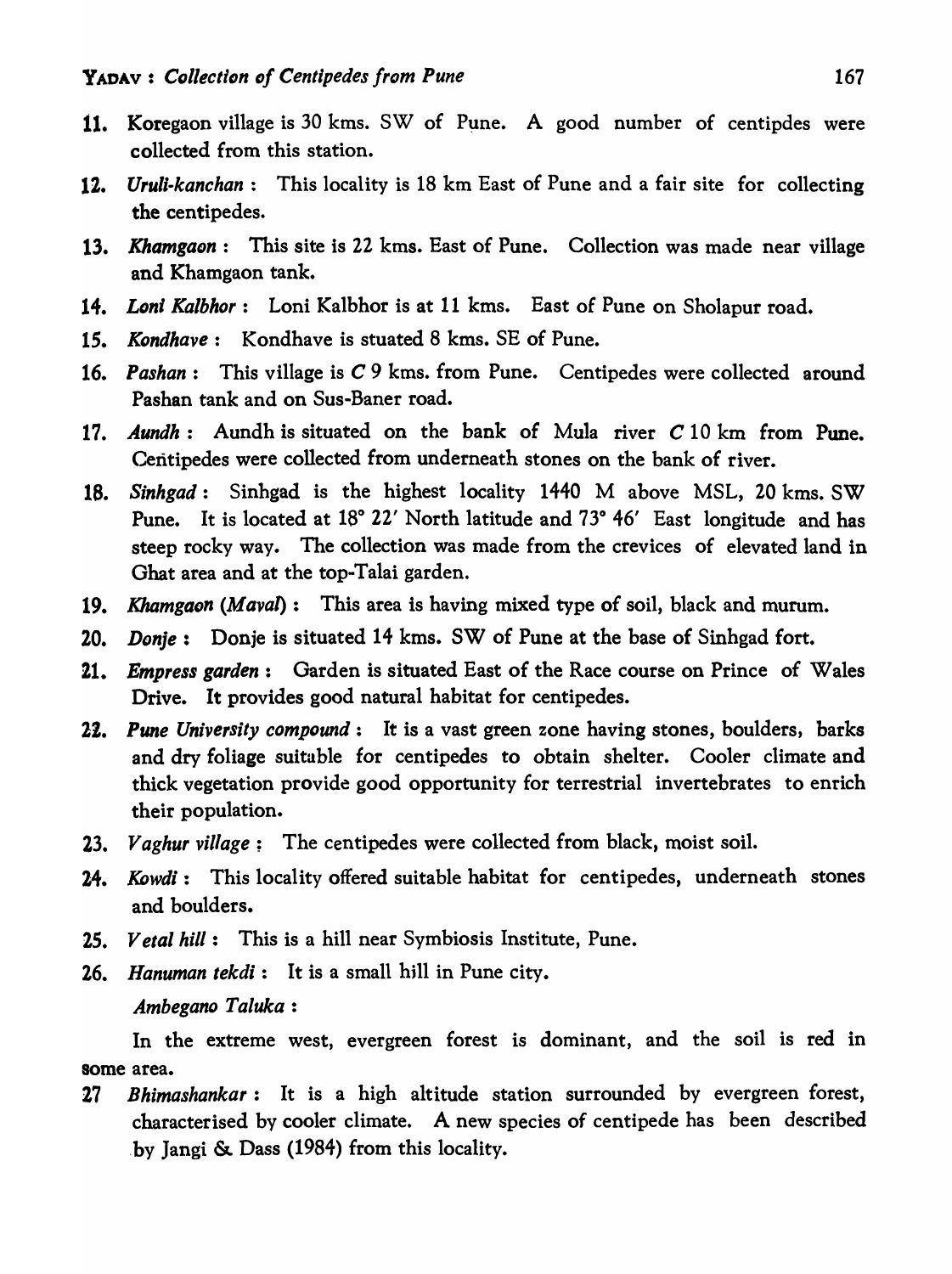*Khed Taluka :* 

The brown soil is in the transition tract of Khed, Haveli, West of Sirur and Purandar taluka.

- *2B. Aland;:* Alandi is 20 km from Pune, situated on the bank of Indrayani river.
- 29. *Chakan:* Chakan is situated 32 km south of Pune on Nasik road.
- 30. *Khed:* Khed or Rajgurunagar is 45 km from Pune. *Maval taluka :*
- 31. Taleganon Dabhade: It is 32 km from Pune at latitude 18°45' North, and longitude 73° 41' East.
- 32. *Kamshet*: It is 46 km from Pune. Indrayani river passes near the village.
- 33. *Karla:* Karla is 57 km from Pune. The hill provides fairly Protected habitats for centipedes.
- *34. Rhor ghat:* Bhor ghat of Khandala ghat C 68 kms. from Pune, is the largest ghat in the area. The climate of this area remains cool throughout the year and the moist soil offers habitats for centipedes. *Mulshi taluka :*
- 35. *Mulshi:* Mulshi is situated C 50 km from Pune.
- ·36. *Paud:* Paud village is located 22 km from pune.
- 37. *Pirangut:* It is located C 15 km East of Pune. *Purandar taluka :*
- 38. *Saswad*: It is located at 18°21' North latitude and 74° 1' East longitude, 30 km. from Pune on the bank of Karha river.
- 39. *Yavat:* Yavat is situated on Sholapur road.
- 40. *Kamthadi*: Kamthadi is situated C 20 kms. SW of Pune.

*Sirur taluka :* 

The black soil observed in this taluka, while western portion occupies brown and red soil.

41. *Kundapuri:* This village is located 27 kms. SW of Pune, harbouring plenty of stones suitable for centipedes to hide.

# SYSTEMATIC ACCOUNT

# 1. Scolopendra amazonica Bucherl

*1946. Scolopendra anlazonica* Bucherl. *Mem Inst. BUlantan,* 19 (1-10) ; 135-158.

*Material examined:* 265 ex., Akurdi, Bhosri, Chaturshingi hill, Moshi, Wagholi, Khadakwasls, Dighi, Katraj, Lonikand, Theur, Koregaon, Uruli Kanchan, Khamgaon,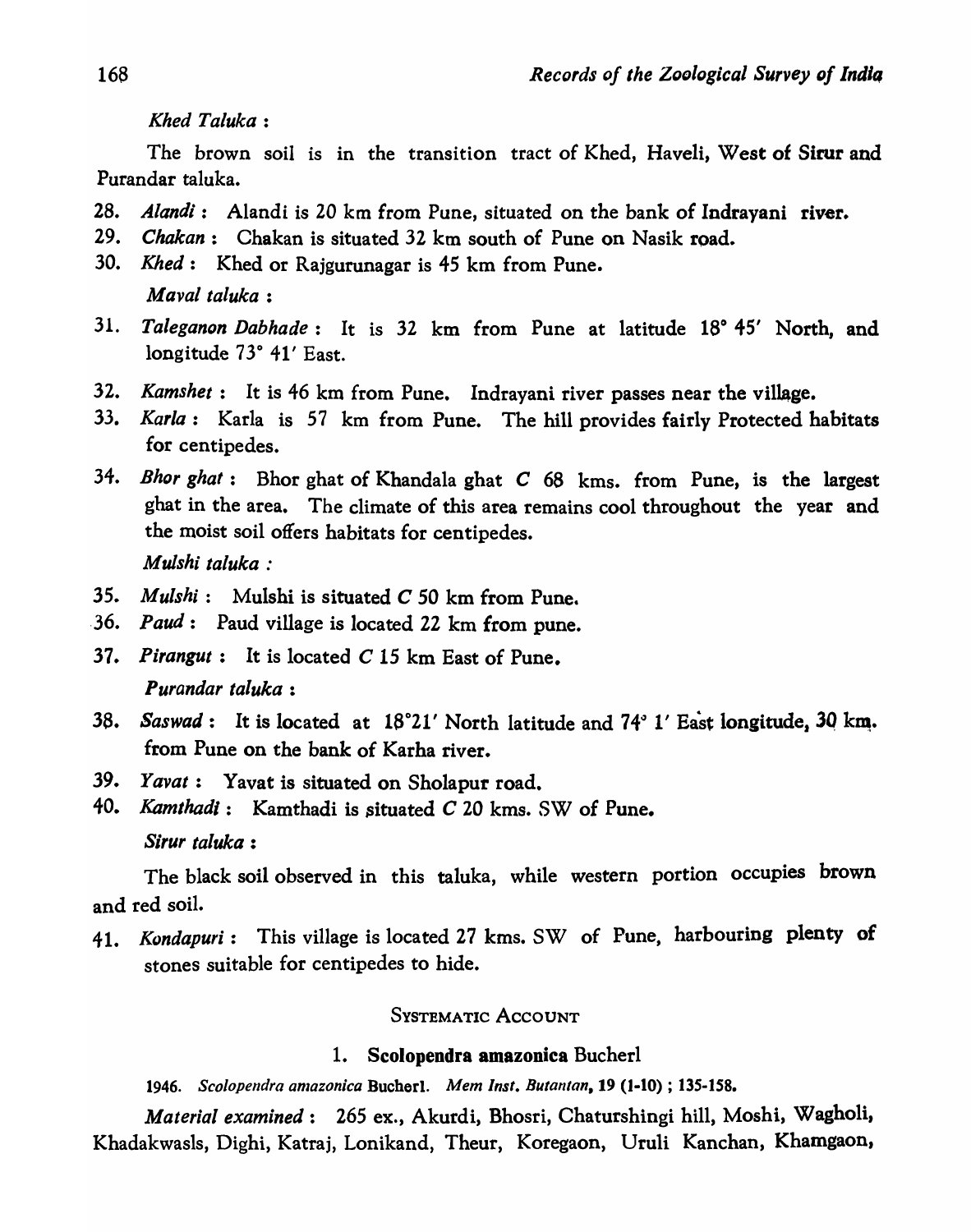Kondave, Pashan, Aundh, Singhgad, Pune University, Vaghur, Kowdi, Vetal hill Hanuman tekdi, Alandi, Chakan, Khed, Talegaon-Dabhade, Pirangut, Saswad, Yavat and Kondapuri ; collected in the months of February and from June to October.

. *Distribution:* Maharashtra, Karaataka, Alldhra Pradesh, Goa, Madhya, Pradesh, Orissa, Pondicherry, Kerala, Tamil Nadu, in warmer lands.

*Diagnostic features:* Spiracles triangular; terminal leg segment with coxopleural pores; 1st tergite overlaid by cephalic plate. Anal leg-prefemur ventrally have 9 spines in 3 longitudinal cows. 20th walking leg lacks tarsal spur.

### 2. Scolopendra morsitans Linnaeus

1758. Scolopendra morsitans Linnaeus Syst. Nat., ed. 10 p. 638.

*Material examined:* 36 ex., Bhosri, Moshi, Wagholi, Dighi, Katraj, Lonikand, Theur, Koregaon, Khamgaon, Kondhave, Empress garden, Kowdi, Alandi, Khed, Talegaon Dabhade, Bhor ghat and Kondapuri; collected in the months of June to October.

*Distribution:* Maharashtra, Andhra Pradesh, Karnataka, Tamil Nadu, Madhya Pradesh, Uttar Pradesh, Orissa, Himachal Pradesh, Jammu & Kashmir, Rajasthan, BIhar, in all tropical lands.

*Diagnostic features:* Similar to s. *amazonica* but differs in the 20th walking leg, having tarsal Spur.

## 3. Scolopendra hardwickei Newport

1845. Scolopendra hardwickei Newport, Trans, Linn. Soc., London, 19: 349-439.

*Material examined:* 2 exs., Vetal hill, Bhimashankar; collected in the months of June and August.

*Distribution:* Maharashtra, Andhra Pradesh, Karnataka, West Bengal, Andaman and Nicobar Islands.

*Diagnostic features:* Alternate brown, dark, green or brownish yellow bands on the trunk. Anal leg prefemur without speines ventrally.

#### 4. Scolopendra punensis Jangi  $\&$  Dass

*1984. Scalopendra punensis* Jangi & Dass, J. *Sci. Ind. Res.* Vol. 43, 43 : 27-54.

*Distributton:* Maharashtra, Pune district.

*Diagnostic features:* Cephalic plate rugose.

# 5. Scolopendra andhrensis Jangi & Dass

*1984. Scolopendra andhrensis* Jangi & Dass, J, *Sci, Ind, Res.,* 43 : 27-54.

22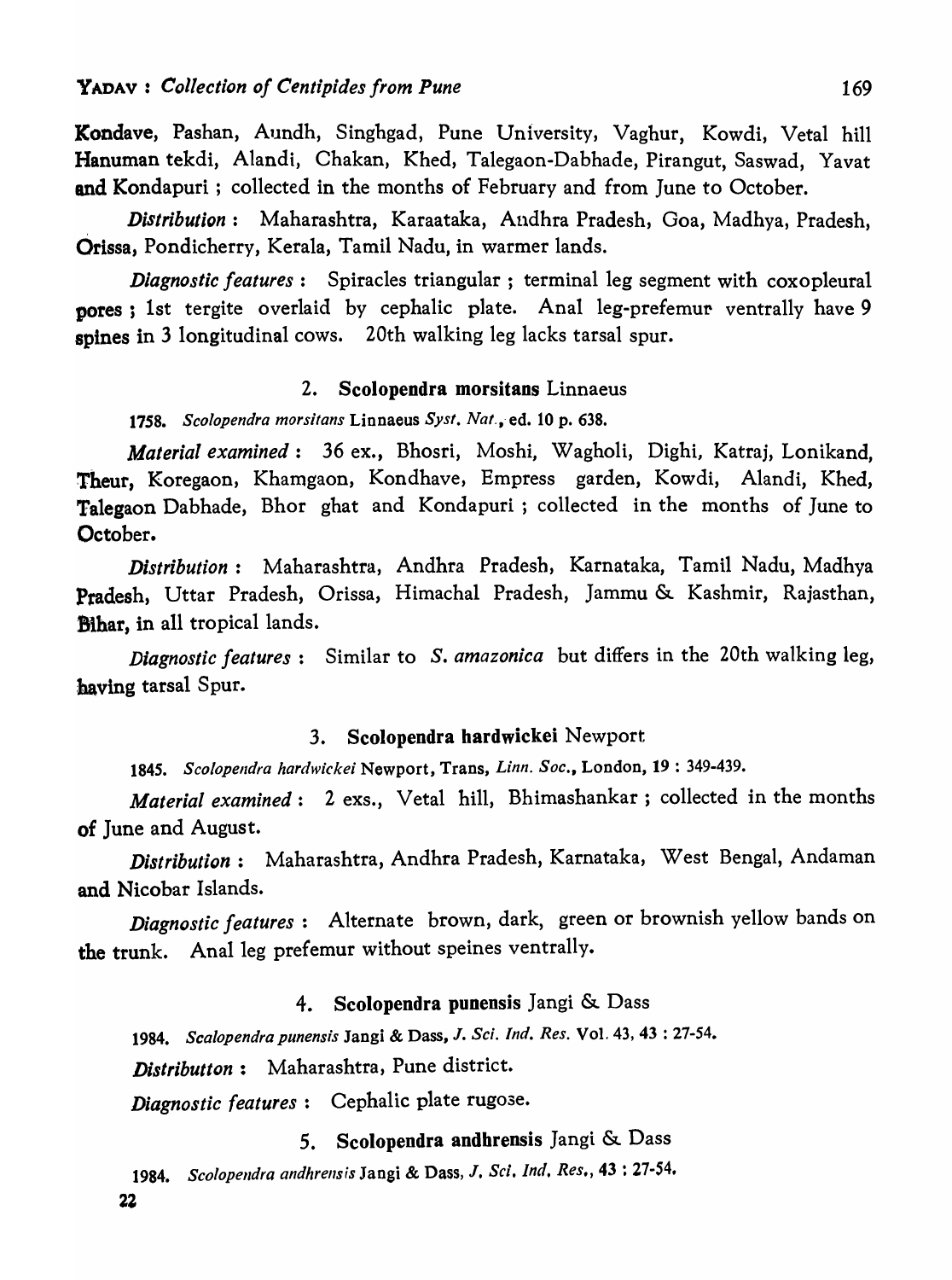*Material examined*: 1 ex. Vetal hill, Pune; collected in the month of September, by a survey party.

*Distribution:* Andhra Pradesh, Vishakhapattanam dist., Maharashtra-pune district.

*Diagnostic feature:* Cephalic plate having coarse pit like puncta.

# 6. Cormocephalus pilosus Jangi

*1955. COl'mocepha!us pilosus* Jangi, *Ann. Mag. nat. Hisl.,* Ser 12.

*Material examined:* 38 exs., Moshi, Wagholi, Dighi, Katraj, Theur, Koregaon, Uruli Kanchan, Kowdi, Vetal hill, Khed, Talegaon-Dabhade ; collected from June to September and December.

*Distribution:* Maharashtra, Andhra Pradesh, Karnataka Mangalore and Karwar. *Diagnostic features:* All legs without tarsal spur. Anal legs pilose.

### 7. Cormocephalus nudipes Jangi & Dass.

*1984. Cormocephalus nudipes* Jangi & Dass, J. *Sci. Ind. Res.,* 43 : 27-54.

*Material examined*: 1 ex., Pune University campus; collected in the month of June.

*Distribution:* Maharashtra-Pune, Andhra Pradesh-Nalgonda dist; Karnataka-Mangalore and Karwar.

*Diagnostic feature:* Anal legs smooth.

### 8. Cormocephalus pseudonudipes Jangi  $\&$  Dass

*1984. Cormocephalus pseudonudipes* Jangi & Dass, J. *Sci. Ind. Res.,* 43 : 27-54. *Material examined:* 3 exs., Bhimashankar ; collected in the month of May.

*Distribution:* Maharashtra, Andhra Pradesh, Tamil Nadu.

*Diagnostic features:* Lateral tergital margination present anteriorly to 21. Maxillipede with prefemoral process. Anal legs in both sexes smooth.

# 9. Asanada brevicornis Meinert

*1886. Asanada brevicornis* Meinert, Viden. Skabl. Meddel. mathi. Fore. Kjobe, Pt. 3.

*Material examined:* 13 exs., Bhosri, Chaturshingi hill, Lonikand, Theur, Koregaon, Urulikanchan, Paud, Saswad, Yavat ; collected in the months of February, July, August, October and December.

*Distribution:* Maharashtra, Rajasthan, Himachal Pradesh, Andaman Island,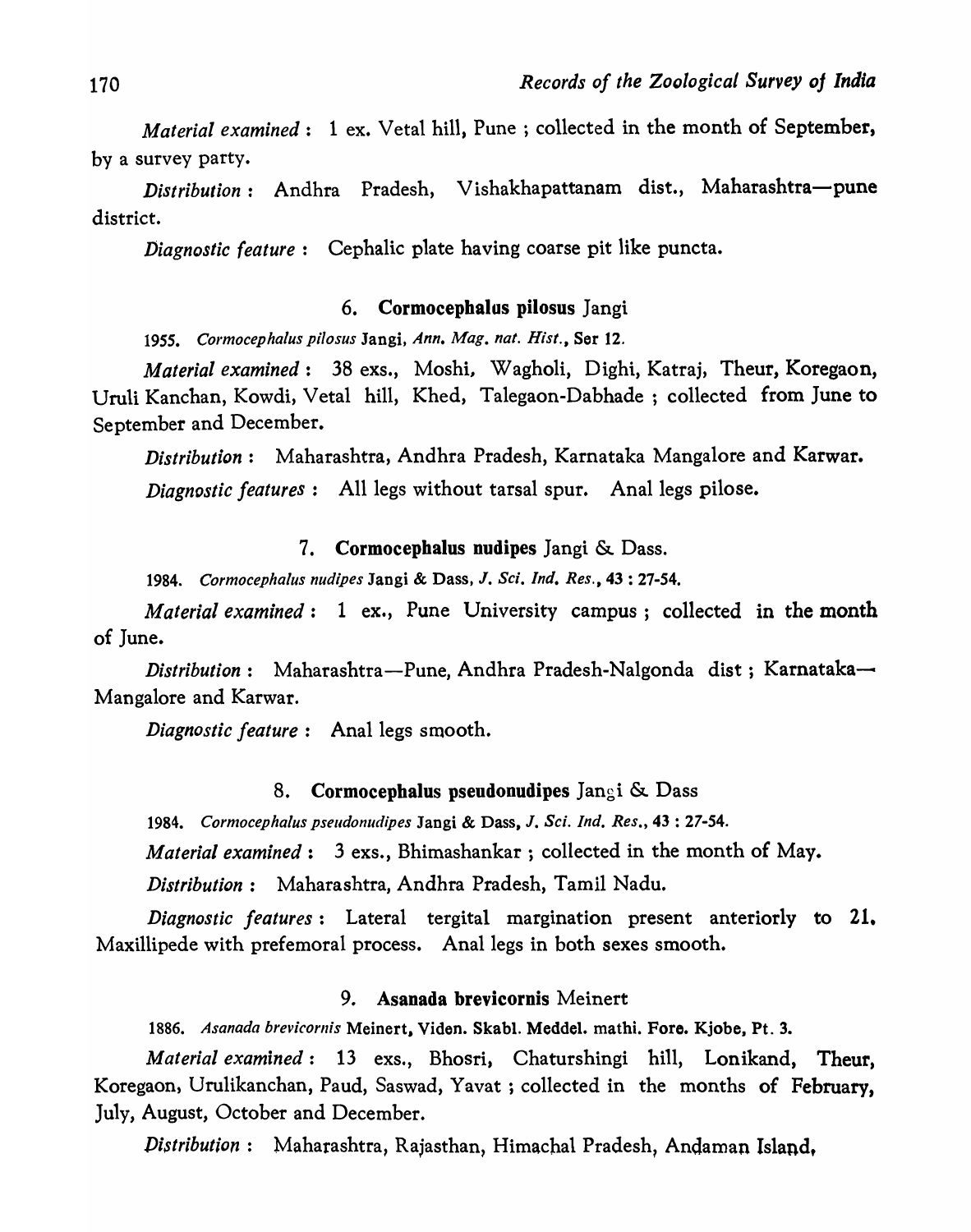*Diagnostic features*: Terminal leg segment without coxopleural pores; longitudinal dorsal median groove present posteriorly on anal leg prefemur, femur  $&$  tibia.

#### 10. Asanada sokotrana Pocock

*1891. Asallada sokotranQ* Pocock, *Ann. Mag. nat. Hist* ; 7 : 51-68 and 221-231.

*Material examined:* 2 exs., Moshi, collected in the month of February.

*Distribution:* Maharashtra, Kerala, Tamil Nadu.

*Diagnostic features:* Longitudinal median groove present throughout on anal Jeg femur.

### 11. Asanada indica Jangi  $\&$  Dass

*1984. Asanada indica* Jangi & Dass, J. *Sci. Ind. Res.,* 43 : 27-54. *Material examined:* 1 ex., Uruli Kanchan, collected in August. *Distribution:* Maharashtra.

*Diagnostic features:* Longitudinal median groove present only on posterior half **pf** anal leg prefemur and femur.

### 12. Digitipes barnabasi Jangi  $\&$  Dass

*1984. Digitipes barnabas;* Jangi & Dass, *J. Sci. Ind. Res.,* 43 : 26-54.

*Material examined:* 5 exs., Karla, Bhor ghat, Mulshi, Kamthadi ; collected in the months of June, September October.

*Distribution:* Maharashtra, Tamil Nadu.

*Diagnostic features:* Nine paris of oval spiracles. Femur of anal leg, in male, with a posteriomedial process. Claw of 2nd maxilla without spur. Porous area of coxopleuron almost touching dorsal margin. Identification revealed the occurrence of D. *chhotanii* Jangi & Dass and *D. indicus* Jangi & Dass at Khandala ghat.

#### 13. Otostigmus (Otostigmus) orientalis (Porat)

1876. Otostigmus (Otostigmus) orientalis Porat, *Bihan*, Sevens vent. handlinger, 4: 1-48. *Material examined:* 4 exs., Bhor ghat, collected in June. *Distribution:* Maharashtra-Pune, Bombay districts.

*Diagnostic features*: Femur of anal leg, in male, without posteriomedial process; claw of 2nd maxilla with spur; tergites without throny tracts.

### 14. Rhysida nuda (Newport)

*1845. Rhysida Iluda* (Newport), Trans. *Linn. Soc.,* London, 19 : 349-439.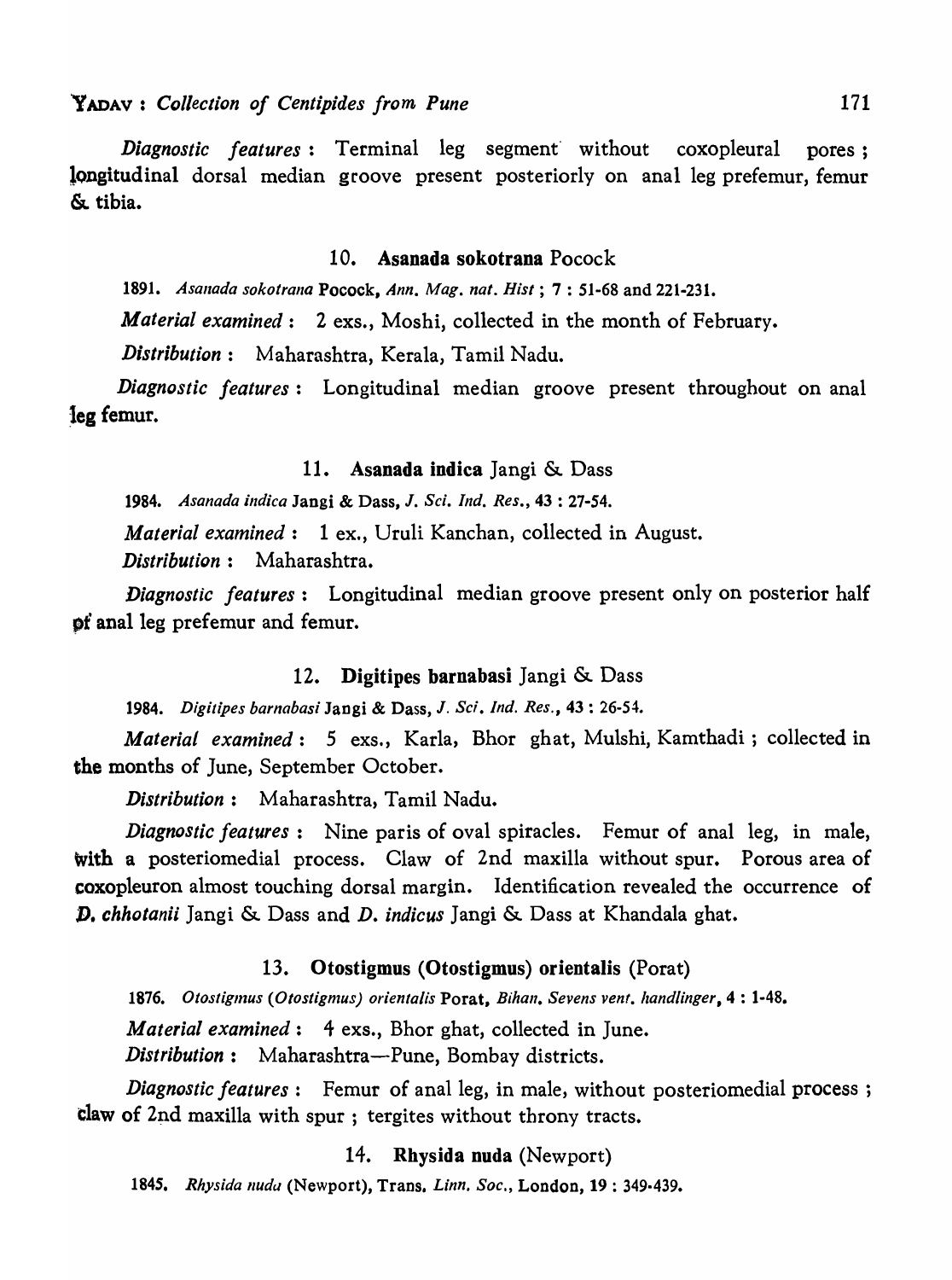*Material examined:* 74 exs., Bhosri, Moshi, Wagholi, Khadakwasla, Dighi, Katraj, Theur, Koregaon, Sinhgad, Vetal hill, Hanuman tekdi, Chakan, Talegaon Dabhade, Kamshet, Paud, Kondapuri ; collected in April and from June to December.

*Distribution:* Maharashtra, Andhra Pradesh, Karnataka, Tamil Nadu, Assam.

*Diagnostic features:* Ten pairs of oval spiracles; femur of maxillipede with median dental process; tergites 1-20, not marginated lateraliy, and except anterior one, with complete paramedian sutures.

## 15. Rhysida Iithobioides Newport

1845. Rhysida lithobioides Newport, Trans. *Linn. Soc.*, London, 19: 349-439.

*Material examined*: 2 exs., Vetal hill; collected in July and September.

*Distribution;* Old world; Maharashtra-Pune district.

*Diagnostic features:* Tergites 1-20 marginate laterally. Coxopleural process without lateral spines. Anterior sternites confined short suture. First 8 or more pairs of legs with two tarsal spurs.

### 16. Rhysida lithobioides trispinosus Jangi  $\&$  Dass

*1984. Rhysida Iitlzobioides trispinosus* Jangi & Dass, J. *Sci. Ind. Res.,* 43 : 27-54.

*Material examined:* 24 exs., Wagholi, Khadakwasla, Katraj, Uruli Kanchan, Pashan, Kamthadi; collected in the months from June to September.

*Distribution:* Maharashtra, Tamil Nadu.

*Diagnostic feature:* Coxopleural process tipped with 3 spines; 21st Sternite tapering posteriorly.

### **DISCUSSION**

It is evident from systematic account that *Scolopendra amazonica* Bucherl and *S. morsitans* (Linn.) are common species, occuring in most of the localities in Pune. These species were recorded from more than 14 localities of Haveli and Khed taluka, having brown soil. S. *hardwickei* Newport, collected from Vetal hill and Bhimashankar, *Digitipes barnabasi* Jangi & Dass and *Otostigmus (O.) orientalis* porat collected from Bhorghat and Karla, indicate preference for places of high altitudes and Ghat areas.

*Digitipes barnabasi* Jangi & Dass is mostly restricted to Mulshi, Maval and Purandar talukas except one from Haveli. Moshi and Koregaon seem to be best localities represented by 6-7 species of centipedes.

*Asanada brevicornis* Meinert was obtained from Koregaon, Bhosri, Chaturshingi hill, Urulikanchan, Lonikand, Paud, Yavat and Saswad villages of Haveli, Mulshi and Purandar talukas, showing preference for brown and mixed type of soil.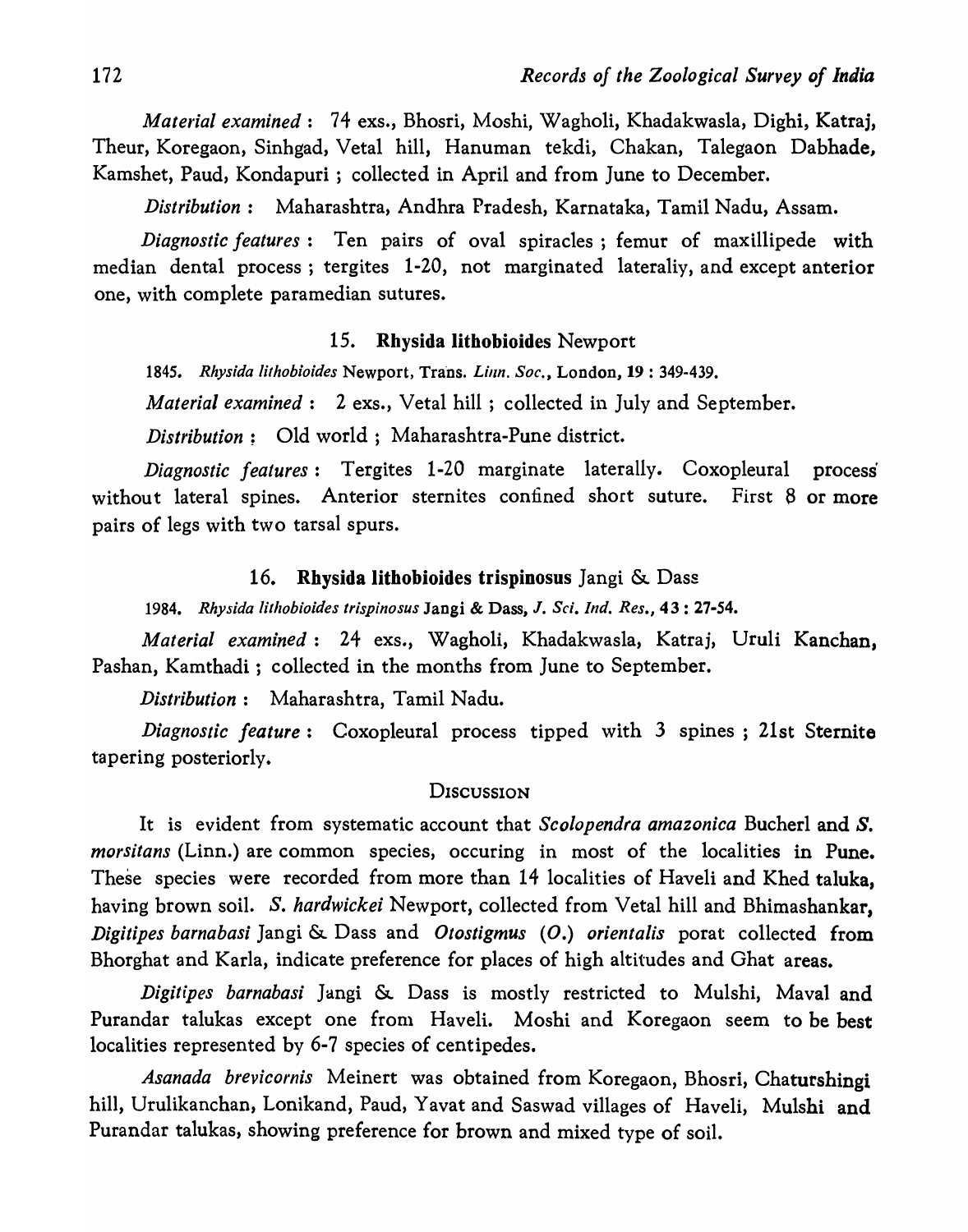Cornmocephalus pilosus Jangi was mainly collected from Haveli taluka. C. pseudonudipes Jangi & Dass was only noticed at Bhimashankar, an evergreen forest area on higb altitude, and C. *nud pes* ]angi & Dass was collected from Pune University campus which is also a greenery with plenty of dry foliage.

*Rhysida nuda* (Newporr) shows mixed distribution and general preferenee for brown soil. *R. lithobioides* (Newport) was collected from Vetal hill and Dighi. It appears that *Rhysida* may shown liking for the hilly area.

Further, it was noticed that although surveys were conducted during monsoon and other months, actually a good number of collection was obtained in monsoon months (June to September). Since lower invertebrates undergo aestivation in winter months, few centipedes were located in these months. On account of their weaker cuticle and to conserve water, centipedes avoid direct solar radiation in summer and foliage during the hot day. Obviously only 3 examples of C. *pseudonudipes* Jangi & Dass could be collected in May at Bhimashankar.

In contrast to the observation of Khanna & Tripathi (1984) indicating that the genus *Cormocephalus* was collected by them mainly in winter, We mainly collected it in monsoon months and only 3 examples in winter and summer.

The collection data indicates that centipedes show general preference for brown soil and monsoon climate, and only a few were collected from the places of high altitudes, Ghat areas and everngreen forests.

The Pune and its environ provide suitable habitats, like stones, boulders, damp places, barks, on the ground, high hills, dense forests, etc., with sufficient entomofauna as food for successful survival of centipdes in the terrestrial ecosystem.

### **SUMMARY**

Six genera comprising eighteen species of centipedes were collected from Pune and around. S. *amazonica* Bucharl and S. *morsitans* (Linn.) were predominant species. Centipedes show preference for brown soil in Haveli taluka. Eight species were collected in Ghat area. Moshi and Koregaan are the localities from where 6-7 species were recorded. Out of 5 talukas sarveyed, Haveli represented rich distribution of centipedes.

Centipedes were abundantly located in monsoon months (June to September). *Cormocephalus* was found to be abundant in monsoon rather than in winter and summer.

#### **ACKNOWLEDGEMENTS**

I am grateful to the Director, Zoological Survey of India, Calcutta, to Dr. G. M. . vazdani, Scientist 'SE', Officer-in-Chargc, Western Regional Station, Pune, Dr. S. G.